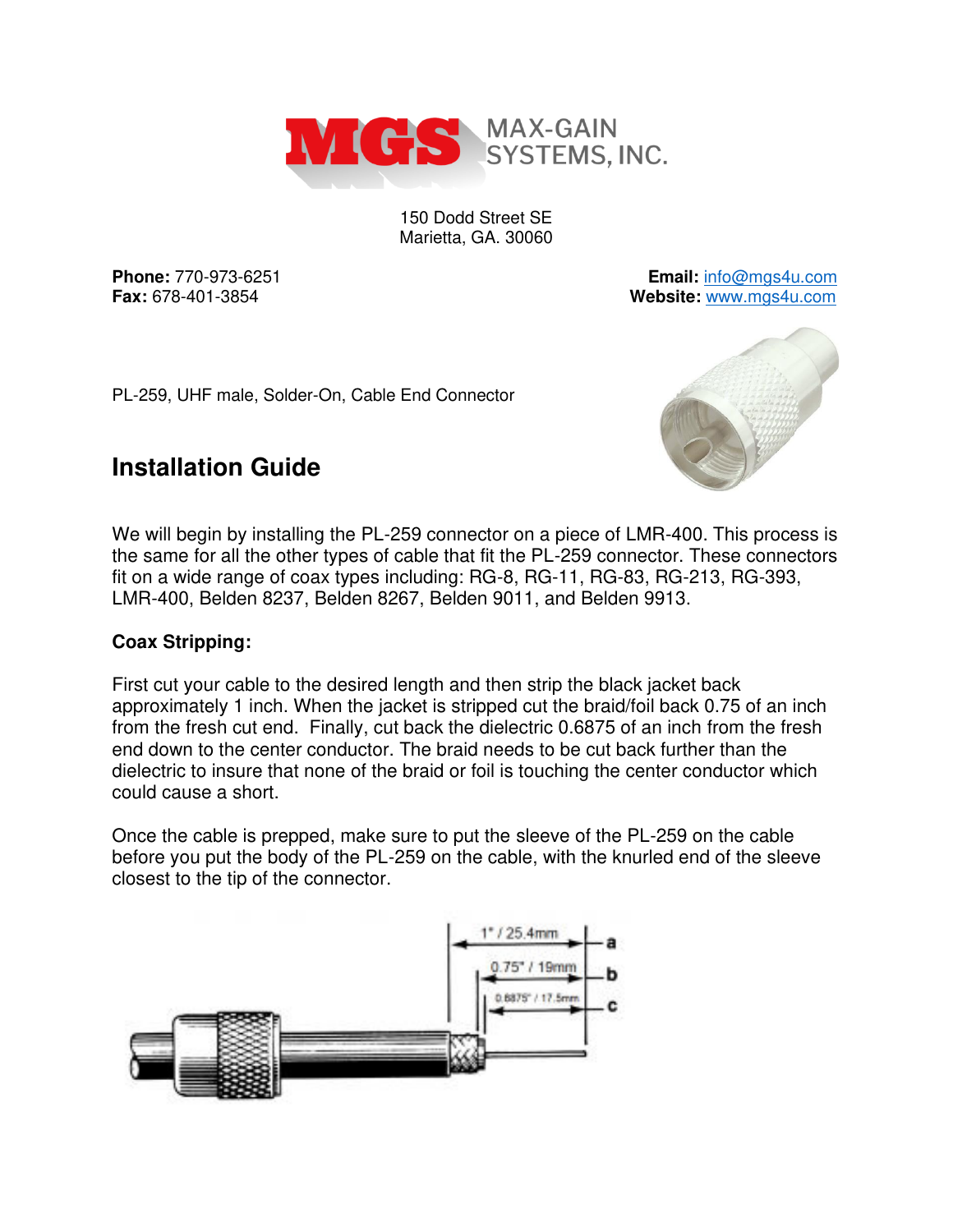#### **Main Body Install:**

Put the PL-259 main body on the end of the cable and grip it with a pair of pliers and begin screwing it to the right (clockwise) till the center conductor is flush with the tip end of the center pin of the PL-259 connector itself.

**FAQ #1:** Why wont the center conductor go into the connector?

**Answer 1:** The center is bend off of center. Ensure the center conductor is perfectly straight before screwing the connector body onto the coax.

**Answer 2:** The tip of the center conductor was flattened by diagonal cutters when cutting the coax. To fix this, use a pair of pliers to round back out the tip of the center conductor.

**Answer 3:** The strands spread apart making the center conductor too large. LMR-400 coax is available in solid core and stranded versions. When cut, the strands of the stranded version can "loosen" and come separated. You will need to re-tighten the strands by twisting them back to their original diameter.



## **Soldering Guide:**

This soldering guide is for soldering Max-Gain Systems, Inc. PL-259 connectors. These are approximate measurements for our PL-259 connectors, which adhere to industry standards for this type connector. If you choose to use this guide for connectors sold by others who do NOT adhere to these standards, the measurements could be off and result in a poor installation.

**Now we begin soldering the PL-259 connector to the cable.** Begin by applying heat to the center pin of the PL-259 connector with your soldering iron. Before proceeding, allow sufficient time for the soldering iron tip to reach full operating temperature and clean the tip of the iron by wiping it with a damp sponge. Be sure the soldering iron is on the bottom side of the center pin. The heat rises and heats up the pin faster. When the pin is heated, apply the solder to the tip of the center conductor. Allow sufficient solder to flow to seal the center conductor inside the center pin.

Once the center pin is sealed with solder, move the soldering iron to the holes of the PL-259. Make sure to fill all four of the holes with solder flush with the top of each hole.